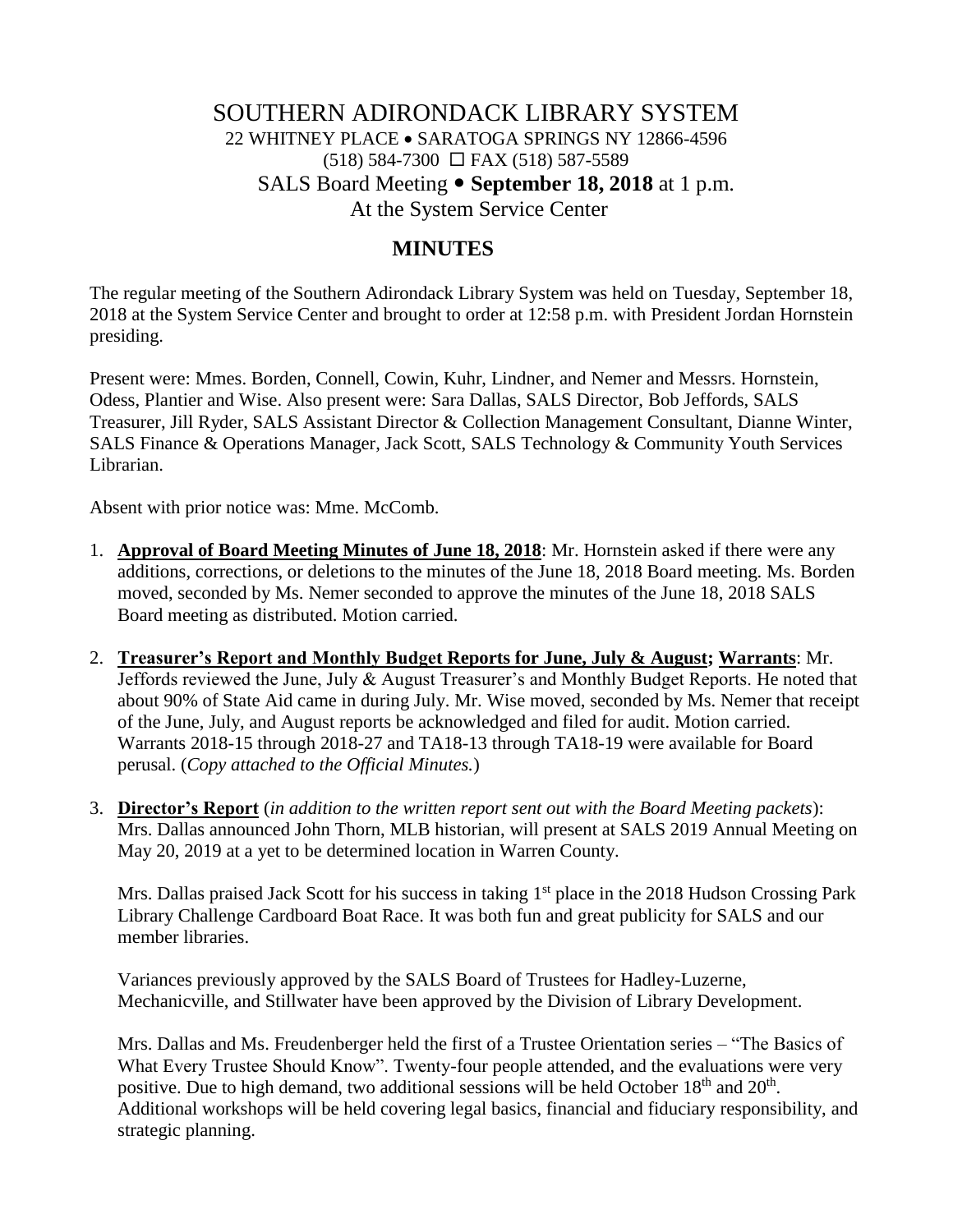Dianne Winter, Bob Jeffords and Erica Freudenberger will hold a Budgeting 101 Workshop on Tuesday, September  $25<sup>th</sup>$  for library staff and trustees.

Mrs. Dallas submitted a program proposal for ALA Annual and will present next week at the Joint Council of Librarians of Color on supervising different generations. Mrs. Dallas self-nominated for ALA Executive Council. If the nominating committee puts her name forward, she will then proceed to an election.

Mrs. Dallas has been working with her peers on a new draft interpreting the use of meeting rooms in public libraries. The goal is to find the balance between what libraries must legally do and the increased threatening possibilities of groups within our communities.

Finance and Personnel Committees met over the summer.

New York State released information regarding new sexual harassment legislation that was enacted in May with major provisions effective October 9, 2018. SALS will provide support to member libraries, but the State has not provided guidelines. Document drafts have been released for public comment, and once they are finalized, SALS will pass the necessary information along. All staff will need to be trained, and trustees would benefit from this training as well.

#### A. *Joint Automation Report*

Mr. Wise reported that the majority of computers from the mid-year group order are installed at the libraries, and the next PC order will take place in early October.

JA staff are often heavily involved when libraries undergo significant construction projects. The Gloversville construction project is currently in process and the Fort Plain project is nearly complete.

Mr. Wise reported that eCard is now in progress at participating libraries. OneDrive documentation is complete and the rollout is now underway. Moving RFID at Schenectady County Public Library from server to cloud is in process.

The Joint Automation Council is currently investigating updates to the Polaris servers in 2019. The primary question now is whether the group will invest in replacement servers – resulting in a large investment up front – or moving to hosted servers – resulting in higher annualized costs.

Member libraries will need to sign off on security policy soon. Once they receive the policy, they will have six weeks to review and sign.

Minimum age for access to the Polaris database is a question currently circulating. Looking into legality/security/privacy.

JA Budget amendment for 2018 and adoption of 2019 budget to be discussed later.

#### 4. **Committee Reports**:

#### A. *Audit & Finance*:

i) *Review proposed 2019 budget (to be voted on at the October 16, 2018 meeting)* Mr. Wise presented the primary assumptions utilized in creating the 2019 SALS Draft Budget: 1) State Aid remains flat from 2018 level, 2) aims to reasonably draw down General Reserve, 3)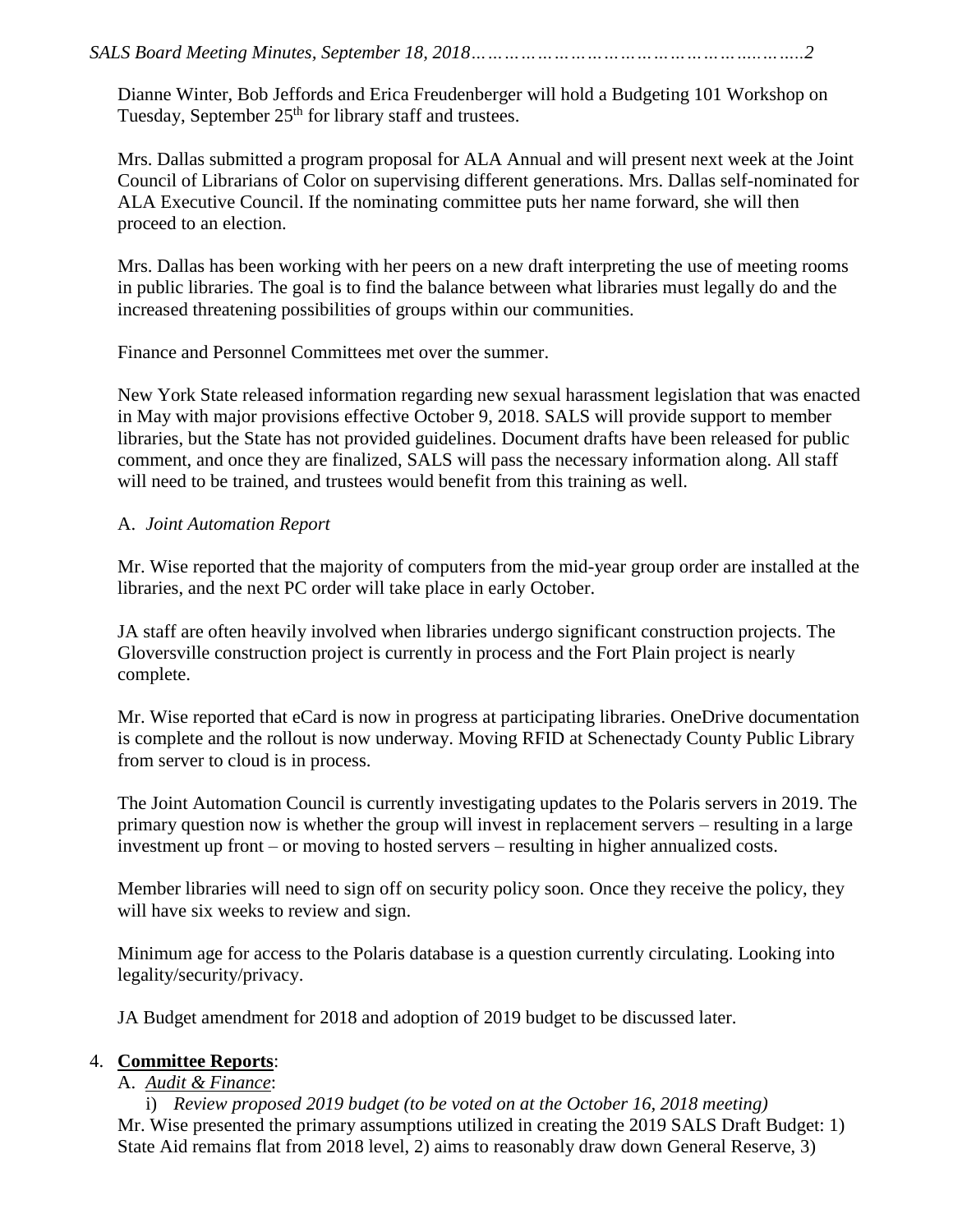*SALS Board Meeting Minutes, September 18, 2018……………………………………………..……..3*

includes Personnel Committee's recommendation of a 3.5% cost of living adjustment for staff, 4) eliminates "Building Repair & Maintenance" line item from operating budget, 5) includes significant increase to "Technology" line item to cover additional SALS funds pledge to Joint Automation Project, 6) split funds for existing Challenge Grants evenly between "Library Services Seed" and "Facility Upgrade", and 7) added third Challenge Grant for "Continuing Education" for member library staff and trustees.

The draft budget will be reviewed by the SALS Board of Trustees over the coming month, as well as shared with the SALS member libraries. Feedback will be discussed at the October SALS Board of Trustees meeting.

#### B. *Building*:

## *i) New York State Library Construction Grants*

Ms. Connell reported that of the \$34 million allotted for library construction in the entire state, a total of \$963,305 is earmarked for SALS libraries. SALS received six complete applications requesting a total of \$1,163,566, a difference of \$200,261. Libraries can request 50% funding, but if located in an economically disadvantaged area, the library may ask for 75% funding of their project. The Building Committee moves to fund projects at the following levels:

Bolton Free Library: \$30,270 (75%) Galway Public Library: \$302,399 (61%) Greenwich Free Library: \$230,800 (61%) Hadley-Luzerne Public Library: \$3,638 (75%) Saratoga Springs Public Library: \$305,799 (61%) Bancroft Public Library: \$90,399 (75%)

Ms. Connell presented and moved, seconded by Ms. Cowin.

- C. *Bylaws Committee*: No report.
- D. *Central Library Aid and Services*: No report.
- E. *County Aid Coordinators*: Ms. Seifts is preparing to send requests to Hamilton County as they prepare their 2019 budget. Mrs. Dallas sent a letter of request to Saratoga County to underwrite e-content via OverDrive.
- F. *Library Services:* No report.
- G. *Personnel*: No report.
- H. *Trustee Nominating*: No report.

## 5. **Unfinished Business**: No report.

#### 6. **New Business:**

- A. *Approve SALS Staff Conference attendance/travel:*
	- i) Mr. Odess moved, seconded by Ms. Borden to allow Jack Scott to attend the  $10<sup>th</sup>$  Annual Teen Summit, "Teen X", in Massachusetts October 4<sup>th</sup>. Motion carried.
	- ii) Ms. Nemer moved, seconded by Ms. Lindner to allow Jack Scott to attend the year-long NYLA-sponsored Empowerment, Advocacy and Leadership Academy. Motion carried.
	- iii) Ms. Nemer moved, seconded by Ms. Kuhr to allow Jack Scott to attend ALA Advocacy Bootcamp in Bethlehem. Motion carried.
	- iv) Ms. Nemer moved, seconded by Mr. Wise to allow Sara Dallas and Erica Freudenberger to attend ALA Midwinter January  $25<sup>th</sup> - 29<sup>th</sup>$  in Seattle. One Trustee opposed. Motion carried.